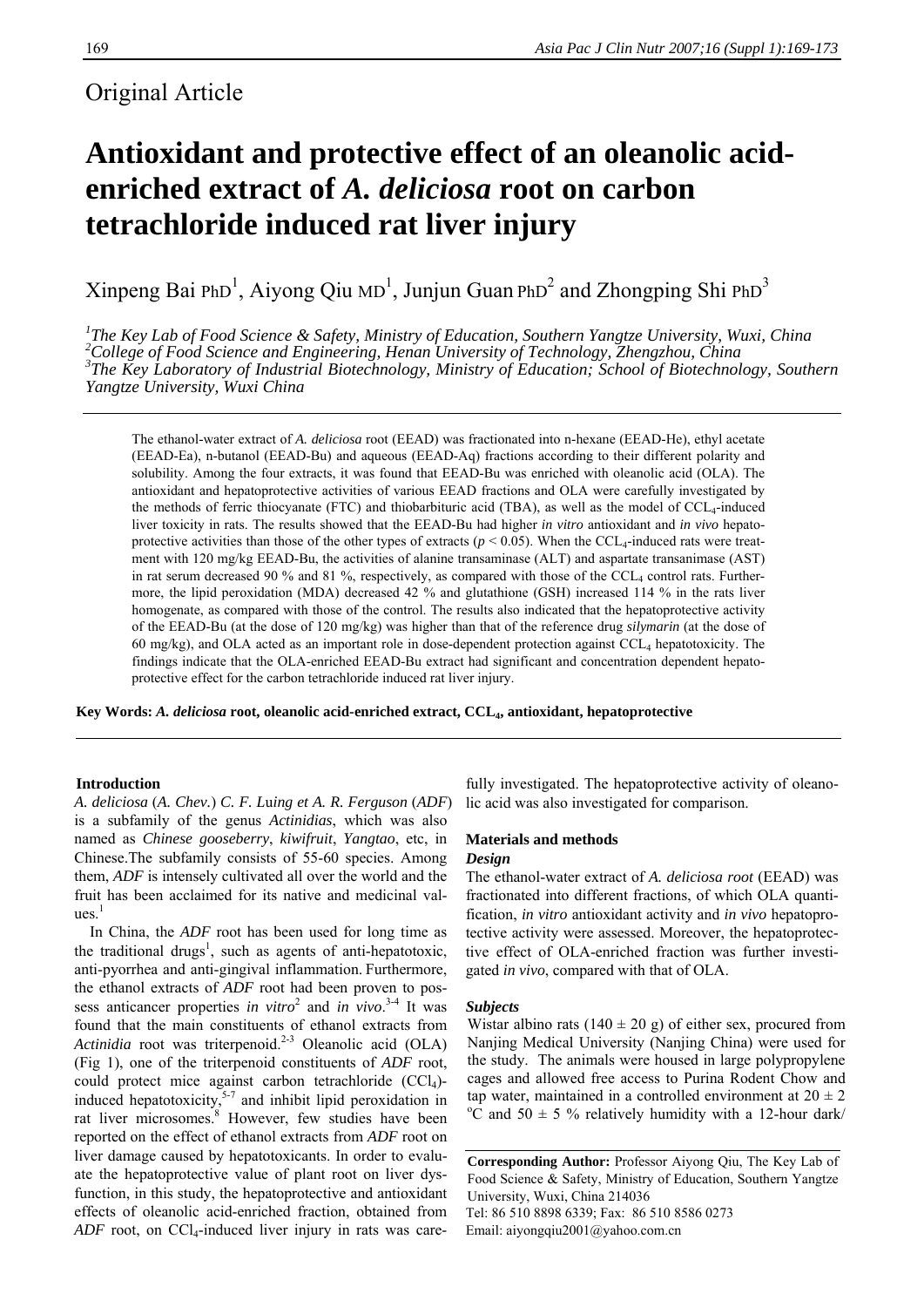

**Figure 1.** The structure of oleanolic acid (OLA)

light cycle, and acclimatized for at least one week before use. The roots of *ADF* were collected from the plants grown in the campus of School of Medicine, Jishou University (Hunan Province, China) in November, 2004, and identified by Prof. Liu Zhonghua, the Department of Botany, Jishou University. A voucher specimen had been deposited in The Key Laboratory of Food Science & Safety, Ministry of Education, Southern Yangtze University, Wuxi China, Vide accession No. 2004036.

### *Preparation and quantification of the extracts*

The dried and powdered *ADF* root (1 kg) was extracted with 60 % ethanol-water (v/v) (6L  $\times$ 3) under 45 °C for 8 hours each time. The combined extract was cooled to room temperature  $(25 °C)$  and filtered through muslin. Then the filtrate was concentrated under the environment of reduced pressure (45 $\degree$ C, 0.1 MPa, 3 hours) and freezedried (24 hours) to produce a 60 % ethanol crude extract (EEAD) (206 g). The EEAD yield on the dry root was 20.6 %. The EEAD (100 g) so obtained was suspended in water (300 mL) and then extracted successively with nhexane, ethyl acetate and n-butanol  $(3 \times 500 \text{ mL each})$  to obtain four fractions: the n-hexane extract (EEAD-He) (8.6 g, yield, 8.6%), the ethyl acetate extract (EEAD-Ea) (22.5 g, yield, 22.5%), the n-butanol extract (EEAD-Bu) (35.8 g, yield, 35.8%) and the residual aqueous portion (EEAD-Aq) (25.6 g, yield, 25.6%) after removal of the solvent under vacuum. The OLA content of various extracts fractions were estimated by the colorimetric method,<sup>9</sup> using authentic OLA as the standard (Table 1).

# *Estimation of the different extracts on CCl4-induced hepatotoxicity* **(***in vivo***)**

The animals were divided into eight groups, each group with six animals. Group I served as normal control and received saline water (1 mL/kg, p.o.) daily for 5 days and received olive oil (1 mL/kg, s.c.) on days 2 and 3  $^{13}$ Group II served as  $CCl<sub>4</sub>$  control and received saline water  $(1 \text{ mL/kg}, \text{ p.o.})$  daily for 5 days and received CCl<sub>4</sub>: olive oil  $(1:1, 2 \text{ mL/kg}, \text{ s.c.})$  on days 2 and 3. Group III was treated with the reference drug *silymarin* (60 mg/kg, p.o.) daily for 5 days and received  $CCl<sub>4</sub>$ : olive oil (1:1, 2) mL/kg, s.c.) on days 2 and 3, 30 min after administration of reference drug. Groups IV–VIII were treated with the extracts, at doses of 60 mg/kg (p.o.), respectively, for 5 days and received CCl<sub>4</sub>: olive oil  $(1:1, 2 \text{ mL/kg}, \text{ s.c.})$  on days 2 and 3, 30 min after administration of extracts.

# *Estimation of EEAD-Bu and OLA on CCl4-induced hepatotoxicity* **(***in vivo***)**

The animals were treated as mentioned above except that Groups IV–VI were treated with EEAD-Bu at doses of 30, 60 and 120 mg/kg ( p.o.), Groups VII-VIII were treated with OLA at doses of 30 and 100 mg/kg ( p.o.), respectively, for 5 days and received CCl<sub>4</sub>:olive oil  $(1:1, 2)$ mL/kg, s.c.) on days 2 and 3, 30 min after administration of extract.

# *Estimation of in vitro antioxidant activity*

The extracts antioxidant activity was determined based on the ferric thiocynate (FTC) method of Kikuzaki et al.  $(1993)^{10}$ , and the thiobarbituric acid (TBA) method of Ottolenghi  $(1959)^{11}$ . The inhibition of lipid peroxidation in percentage was calculated by the following equation:

Percent inhibition = 
$$
\left[\frac{A_0 - A_1}{A_0}\right] \times 100
$$

Where  $A_0$  is the absorbance of control and  $A_1$  is the absorbance of sample at 500nm.<sup>12</sup>

#### *Biochemical estimations*

The rats were sacrificed on the sixth day by cervical decapitation and blood was collected in plain tubes. The serum was obtained by centrifugation. After bleeding, the livers were frozen quickly in dry ice/methanol and stored at -70 °C until analysis. The activities of serum aspartate transaminase (AST), alanine aminotransferase (ALT) were assayed by the standard method using commercially available kits (Nanjing Biomedical.Co., Ltd., China) on an auto-biochemical analyzer (BTS-370 plus, Spain). The hepatic parameters GSH and lipid peroxidation (MDA) were assayed by the standard method using commercially available kits (Nanjing Biomedical.Co., Ltd., China).

# *Statistical analysis*

The data were expressed as mean  $\pm$  S.E.M. (n = 6). Results were analyzed statistically by one-way ANOVA followed by Tukey's multiple comparison using SPSS software student's version. The difference was considered

**Table 1.** Oleanolic acid (OLA) content in various extracts of *ADF* root

| Extract                         | OLA Content (mg/g) |  |  |
|---------------------------------|--------------------|--|--|
| EEAD (Ethanol crude extract)    | 126                |  |  |
| EEAD-He (n-hexane extract)      | 10                 |  |  |
| EEAD-Ea (ethyl acetate extract) | 139                |  |  |
| EEAD-Bu (n-butanol extract)     | 259                |  |  |
| EEAD-Aq (aqueous portion)       | 22.                |  |  |

The OLA content of various extracts fractions were estimated by the colorimetric method, using authentic oleanolic acid as standard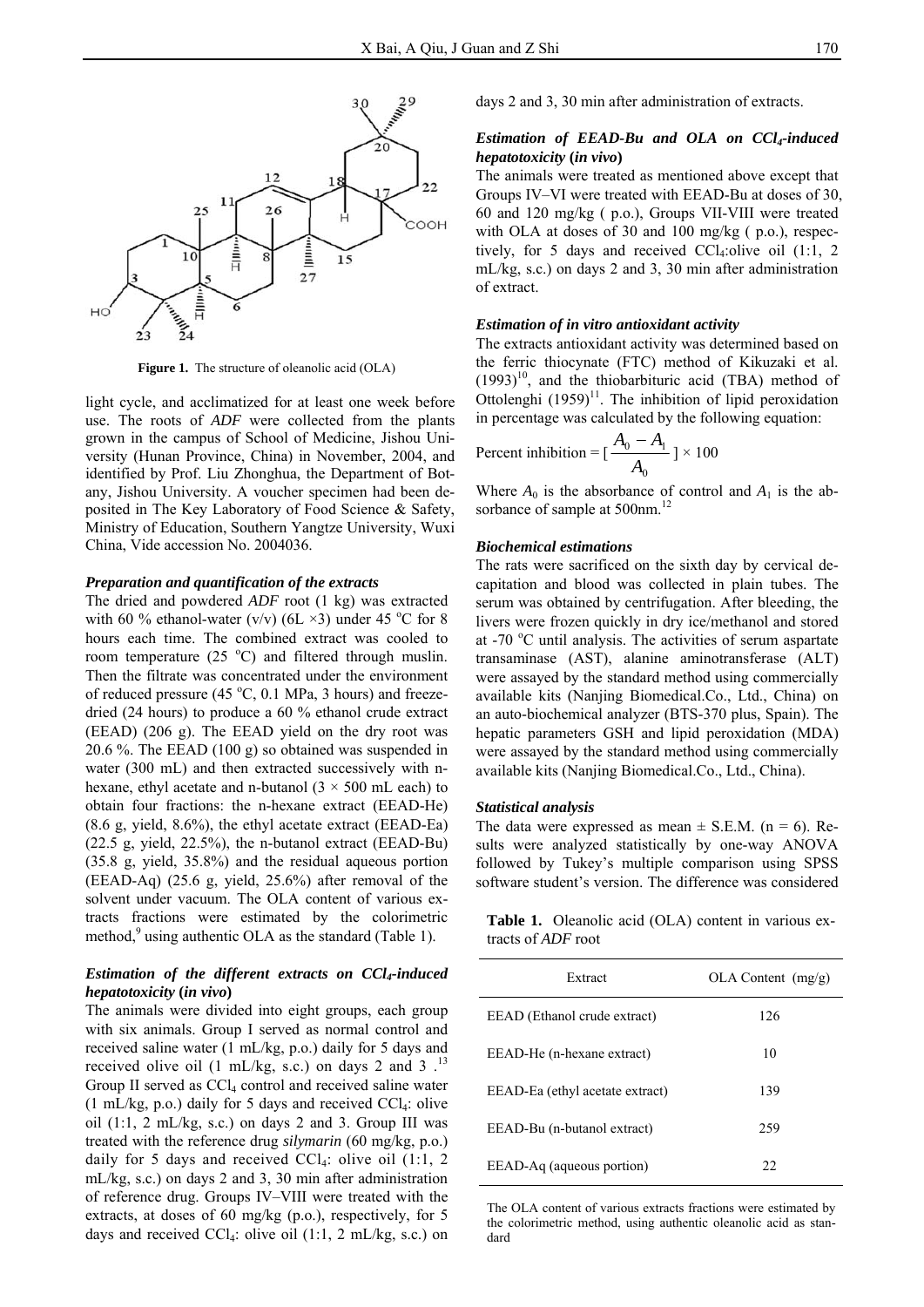significant if  $p < 0.05$ .

#### **Results and discussion**

Table 1 shows OLA in various extracts of ADF root. Both the ethyl acetate and n-butanol extracts were enriched with OLA, which were 13.9 % and 25.9 % (wt %), respectively. However, only 1.0 % and 2.2 % OLA was detected in the n-hexane and water extracts.

Figure 2 shows the antioxidant activity of different extracts by FTC method. The absorbance values decreased, along with the increase of the antioxidant activities of the samples. A highest absorbance value of 0.892 was achieved for the control group, followed by 0.619, 0.583, 0.548, 0.537 and 0.403 for EEAD-He, EEAD-Aq, EEAD, EEAD-Ea and EEAD-Bu, respectively. Based on the results, the highest percent inhibition  $54.8 \pm 3.2$  % was calculated for EEAD-Bu, followed by EEAD-Ea  $(39.8 \pm 1.6$ %), EEAD (38.5  $\pm$  1.9 %), EEAD-Aq (34.6  $\pm$  1.2 %) and EEAD-He (30.6  $\pm$  1.6 %). As a result, EEAD-Bu shows higher antioxidant activity than that of other extracts ( $p <$ 0.01).

Figure 3 shows the antioxidant activity of different extracts by TBA method. The results are similar as those detected by FTC method. The control group had the 70



**Figure 2.** *In vitro* antioxidant activity of different extracts of *ADF* root by FTC method.  $* p < 0.05$  compared to EEAD-Bu (one-way ANOVA followed by Tukey's multiple comparison test). Data represents mean  $\pm$  S.E.M. of six samples.



**Figure 3.** *In vitro* antioxidant activity of different extracts of *ADF* root by TBA method.  $p < 0.05$  compared to EEAD-Bu (one-way ANOVA followed by Tukey's multiple comparison test). Data represents mean  $\pm$  S.E.M. of six samples.

highest absorbance value (0.375) followed by EEAD-He (0.245), EEAD-Aq (0.227), EEAD (0.208), EEAD-Ea  $(0.207)$ , EEAD-Bu  $(0.162)$ . Based on the results, EEAD-Bu had the highest percent inhibition of  $56.8 \pm 3.1$  %. followed by EEAD-Ea (44.8  $\pm$  2.0 %), EEAD (44.5  $\pm$  1.6 %), EEAD-Aq (39.5  $\pm$  1.4 %) and EEAD-He (34.7  $\pm$  1.8  $\%$ ).

These results indicate that the various extracts of *ADF* root exhibit different antioxidant activity by inhibiting the oxidation of linoleic acid with both FTC and TBA methods, and the antioxidant activity of EEAD-Bu was highest among allextracts ( $p < 0.01$ ). Furthermore, the results also demonstrate that this natural product contains antioxidant activity.

Table 2 shows the activities of serum ALT and AST in different treated group rats. CCl<sub>4</sub> treatment significantly increased  $(p< 0.01)$  ALT and AST activities in the rat serum 624 % and 601 %, respectively, compared with those of the normal control group. The table also indicate that all of the extracts were effectively against the acute CCL4 induce hepatic damage in rats as evidenced from the recovery of altered parameters. However, among the five different extracts, EEAD-Bu at the dose of 60 mg/kg had highest hepatoprotective effect  $(p < 0.05)$ . With treatment of EEAD-Bu, the ALT and AST activities in the rat serum decreased from  $586 \pm 61$  U/L and  $669 \pm 34$ U/L to  $233 \pm 20$  U/L and  $305 \pm 24$  U/L, and the decreasing rate reached 60 % and 59 %, respectively, as compared with those of the  $CCL<sub>4</sub>$  control group. Simultaneously, EEAD-Bu even had higher effect than that of *silymarin* at the dose of 60 mg/kg.

Table 3 shows the effects of different dose of EEAD-Bu and OLA on  $CCL<sub>4</sub>$ -induced hepatotoxicity in rats. Administration of  $CCL<sub>4</sub>$  alone resulted in a significant increase in normal levels of serum and hepatic parameters. Treatment with EEAD-Bu (30-120 mg/kg, p.o.) and OLA (30-100 mg/kg, p.o.) showed a certain degree reduction of elevated levels of ALT and AST in a dose dependent manner. With the increase of the dosage of EEAD-Bu, the ALT and AST activities decreased. The ALT and AST activities reached the lowest level  $106 \pm 27$  U/L and  $150$  $\pm$  29 U/L, and the decreasing rate reached 90 % and 81 %, respectively, as compared with those of the  $CCL<sub>4</sub>$  control group, when 120 mg/kg EEAD-Bu administrated to CCL4-induced rats. Moreover, ALT and AST were not significantly different from the vehicle control by Dunnett's t test. Rats pretreated with OLA also showed a dose dependent protection against CCL<sub>4</sub> challenge, with ALT reduced by 49 % and 61 %, AST reduced by 37 % and 49  $\%$ , respectively, at daily doses of 30 and 100 mg/kg.

The liver GSH and lipid peroxidation (MDA) in each group were also analysed, due to the fact that of the oxidative stress of tissue generally involves with the GSH system and lipid peroxidationand, and the results were illustrated in Table 3. Liver MDA decreased with the increasing of EEAD-Bu, and reached the minimum level  $(63 \pm 5 \text{ nmoL/g liver})$ , when CCL<sub>4</sub>-induced rats was treated with 120 mg/kg EEAD-Bu. At the same time, the CCl4 treatment could significantly decrease the GSH. But EEAD-Bu could prevent the depletion of GSH. When rats were treated by CCL<sub>4</sub>, GSH decreased from  $5.56 \pm 0.24$ mg/g liver to  $2.55 \pm 0.16$  mg/g liver, with the decreasing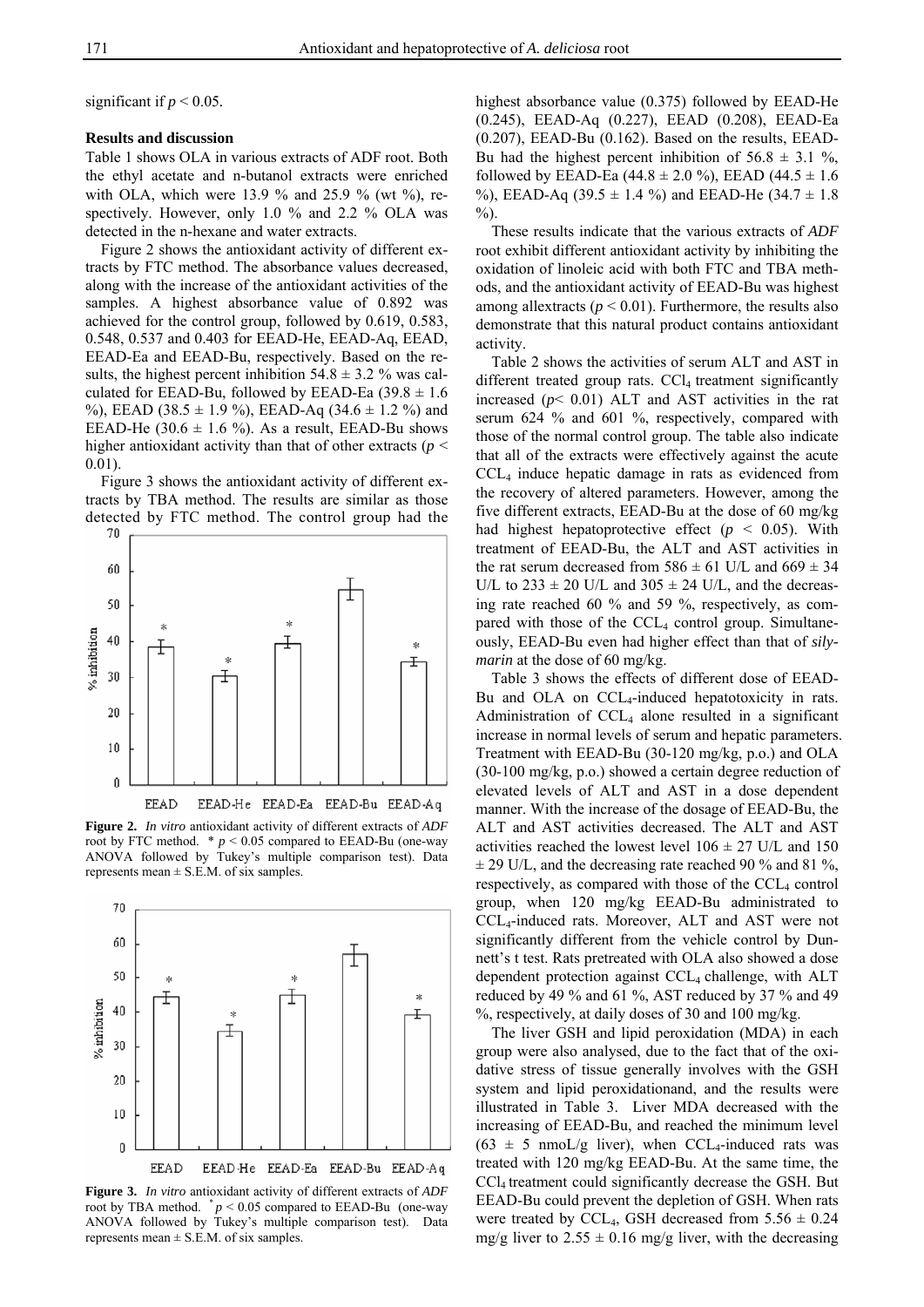|                           |                        | Serum parameters             |                             |  |
|---------------------------|------------------------|------------------------------|-----------------------------|--|
| Treatment                 | Dose $(mg/kg)$<br>p.o. | ALT(U/L)                     | AST(U/L)                    |  |
| Vehicle control           |                        | $81 \pm 16$                  | $95 \pm 8$                  |  |
| Vehicle+ CCL <sub>4</sub> | 2                      | $586 \pm 61^a$               | $669 \pm 34^a$              |  |
| $Silymarin+ CCL4$         | 60.0                   | $310 \pm 20^{ab}$            | $376 \pm 30^{ab}$           |  |
| $EEAD+CCL4$               | 60.0                   | $389 \pm 26$ <sup>abcd</sup> | $479 \pm 41$ <sup>acd</sup> |  |
| EEAD-He +CCL <sub>4</sub> | 60.0                   | $413 \pm 34$ <sup>abcd</sup> | $620 \pm 65$ <sup>acd</sup> |  |
| EEAD-Ea+CCL <sub>4</sub>  | 60.0                   | $268 \pm 25$ <sup>abcd</sup> | $316 \pm 37^{ab}$           |  |
| EEAD-Bu+CCL <sub>4</sub>  | 60.0                   | $233 \pm 20^{abc}$           | $305 \pm 24^{abc}$          |  |
| $EEAD-Aq+CCL4$            | 60.0                   | $303 \pm 17$ <sup>abd</sup>  | $360 \pm 52^{abd}$          |  |

#### **Table 2.** The effect of different extracts against CCL<sub>4</sub> induced hepatic injury in rats

Values are expressed as mean±S.E.M. of six animals in each group; symbols represent statistical significance:  $a$   $p$  < 0.01, significantly different from the vehicle control.<sup>b</sup>  $p < 0.01$ , significantly different from the vehicle+ CCL<sub>4</sub>. <sup>c</sup>  $p < 0.01$ , significantly different from the *silymarin*+ CCL<sub>4</sub>.  $d_p$  < 0.05, significantly different from the EEAD-Bu.+ CCL<sub>4</sub>. Dunnett's t test against the respective control.

| Table 3. The effect of different dose EEAD-Bu and OLA against CCL <sub>4</sub> induced hepatic injury in rats |  |  |
|---------------------------------------------------------------------------------------------------------------|--|--|
|---------------------------------------------------------------------------------------------------------------|--|--|

|                   | Dose<br>(mg/kg) | Serum parameters                     |                      | Hepatic parameter                        |                                |
|-------------------|-----------------|--------------------------------------|----------------------|------------------------------------------|--------------------------------|
| Treatment         | p.o.            | ALT(U/L)                             | AST(U/L)             | Lipid peroxidation<br>(MDA:nmoL/g liver) | Glutathione<br>(µmole/g liver) |
| Vehicle control   |                 | $85 \pm 21$                          | $122 \pm 20$         | $57 \pm 3$                               | $5.56 \pm 0.24$                |
| Vehicle+ CCL4     |                 | $1.07\times10^{3}$ ± 48 <sup>a</sup> | $775 \pm 50^{\circ}$ | $108 \pm 6^{\circ}$                      | $2.55 \pm 0.16^a$              |
| $Silymarin+ CCL4$ | 60              | $369 \pm 38^{ab}$                    | 373 $\pm 47^{ab}$    | $74 \pm 4^{ab}$                          | $4.46 \pm 0.25^{ab}$           |
| $EEAD-Bu + CCL4$  | 30.0            | $430 \pm 44^{ab}$                    | $406 \pm 33^{ab}$    | $77 \pm 3^{ab}$                          | $4.24 \pm 0.23^{ab}$           |
| $EEAD-Bu + CCL4$  | 60.0            | $269 \pm 29^{ab}$                    | $282 \pm 29^{ab}$    | $71 \pm 4^{ab}$                          | $4.68 \pm 0.34^{ab}$           |
| $EEAD-Bu + CCL4$  | 120             | $106 \pm 27^{bNS}$                   | $150 \pm 29^{bNS}$   | $63 \pm 5^{bNS}$                         | $5.46 \pm 0.29^{bNS}$          |
| $OLA+CCl4$        | 30.0            | $546 \pm 51^{ab}$                    | $487 \pm 48^{ab}$    | $81 \pm 6^{ab}$                          | $3.96 \pm 0.26^{ab}$           |
| $OLA+CCl4$        | 100             | $421 \pm 42^{ab}$                    | $398 \pm 41^{ab}$    | $74 \pm 3^{ab}$                          | $4.34 \pm 0.21^{ab}$           |

Values are expressed as mean±S.E.M. of six animals in each group; symbols represent statistical significance:  $\binom{a}{r}$   $\lt$  0.01, significantly different from the vehicle control.<sup>b</sup>  $p < 0.01$ , significantly different from the vehicle+ CCL<sub>4</sub>. NS:  $p > 0.05$ , not significantly different from the vehicle control. The doses of oleanolic acid (OLA) were calculated on the basis of OLA content of EEAD-Bu, the low dose (30 mg/kg) of OLA was approximated to the amount of OLA present in EEAD-Bu (at the dose 120 mg/kg), as estimated by colorimetric method.

rate of 54 %. However, when 120 mg/kg of EEAD-Bu was used, GSH decreased 2 % only, from  $5.56 \pm 0.24$ mg/g liver to  $5.46 \pm 0.29$  mg/g liver. The effect of the EEAD-Bu over MDA and GSH (at the dose of 120 mg/kg) was higher than that of the reference drug *silymarin* (at the dose of 60 mg/kg). Rats treated with OLA showed a dose dependent protection against CCL<sub>4</sub> challenge, with hepatic MDA reduced 25 % and 32 %, while hepatic GSH increased by 55 % and 70 %, respectively, at daily doses of 30 and 100 mg/kg.

All results demonstrated that the degree of hepatoprotection by different extract fractions treatment against CCL4 hepatotoxicity seems to correlate with the OLA of each fraction, as the oleanolic acid-enriched EEAD-Bu (at

the dose 120 mg/kg) was shown to be the most protective (Table1 and Table 2, 3). On the other hand, our results indicate that treatment with OLA could produce a dosedependent protection against CCl<sub>4</sub> hepatotoxicity (Table 3). With regard to this, it should be noted that the protection extent by OLA treatment was far less than that of EEAD-Bu, by considering pure OLA at a dose of 30 mg/kg which was equivalent to the amount of OLA present in EEAD-Bu (at the dose 120 mg/kg). Therefore, the results suggest that OLA may not be solely responsible for the hepatoprotective action of EEAD-Bu.

From the results mentioned above, it could be concluded that the *ADF* root extracts exhibits antioxidant and hepatoprotective activities against CCl<sub>4</sub>-induced liver